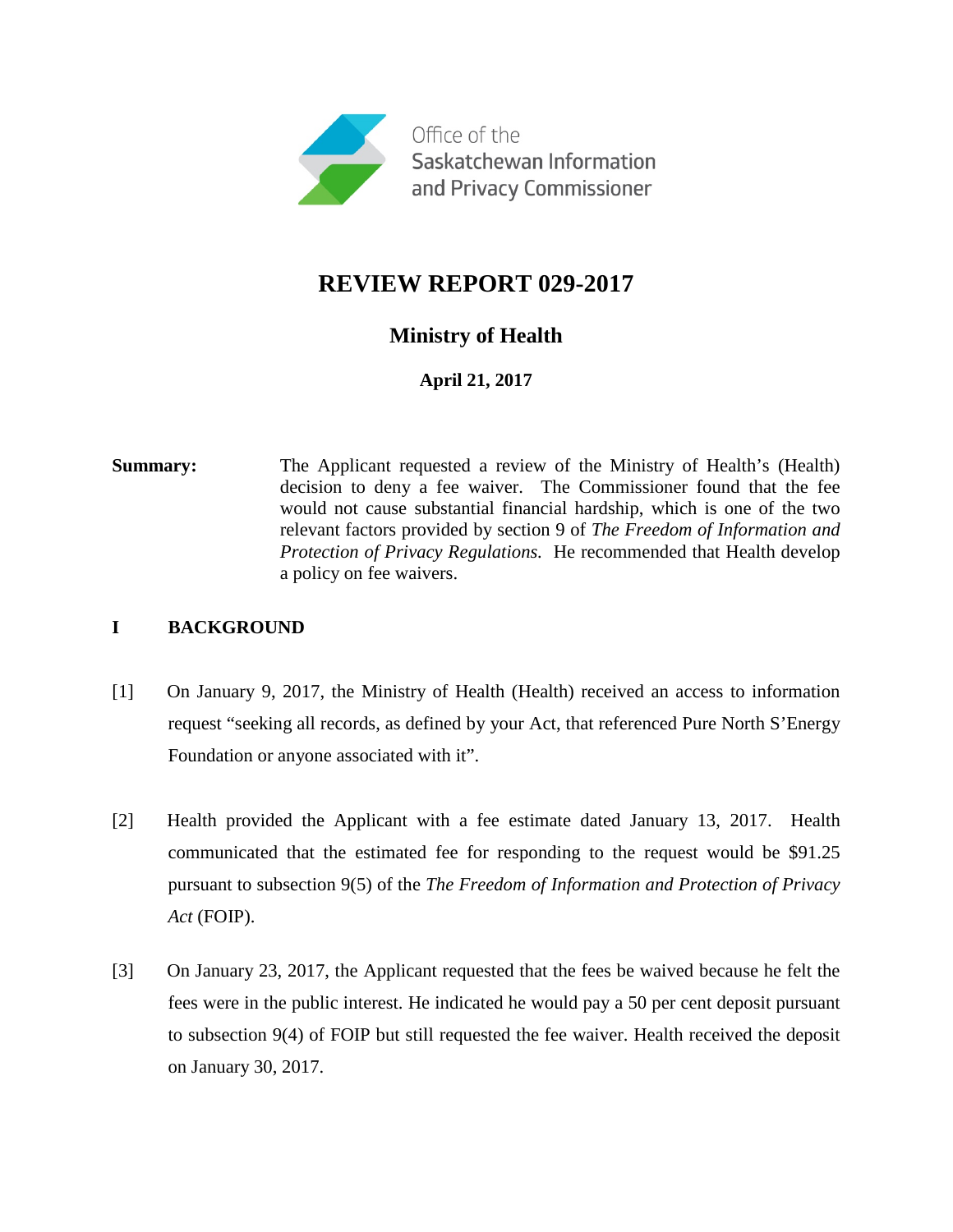- [4] On January 31, 2017, Health advised the Applicant that it would not waive the fees because the criteria for a fee waiver prescribed in section 9 of *The Freedom of Information and Protection of Privacy Regulations* (the FOIP Regulations) had not been met.
- [5] On February 13, 2017, the Applicant requested a review by my office. On February 14, 2017, my office provided notification to both Health and the Applicant of my intention to undertake a review.
- [6] During the week of April 10, 2017, Health provided the Applicant with the records and waived the remaining 50 per cent of the fee.

#### **II RECORDS AT ISSUE**

[7] As I am reviewing Health's decision to not waive fees, there are no records at issue.

#### **III DISCUSSION OF THE ISSUES**

[8] Health qualifies as a government institution pursuant to subsection  $2(1)(d)(i)$  of FOIP.

# **1. Do the prescribed circumstances exist that would qualify this access request for a fee waiver?**

[9] Subsection 9(5) of FOIP provides:

9(5) Where a prescribed circumstance exists, the head may waive payment of all or any part of the prescribed fee.

[10] Section 9 of the Regulations provides:

**9** For the purposes of subsection 9(5) of the Act, the following circumstances are prescribed as circumstances in which a head may waive payment of fees:

(a) where the actual cost of responding to an application varies from the total of the prescribed fees that are applicable to the application;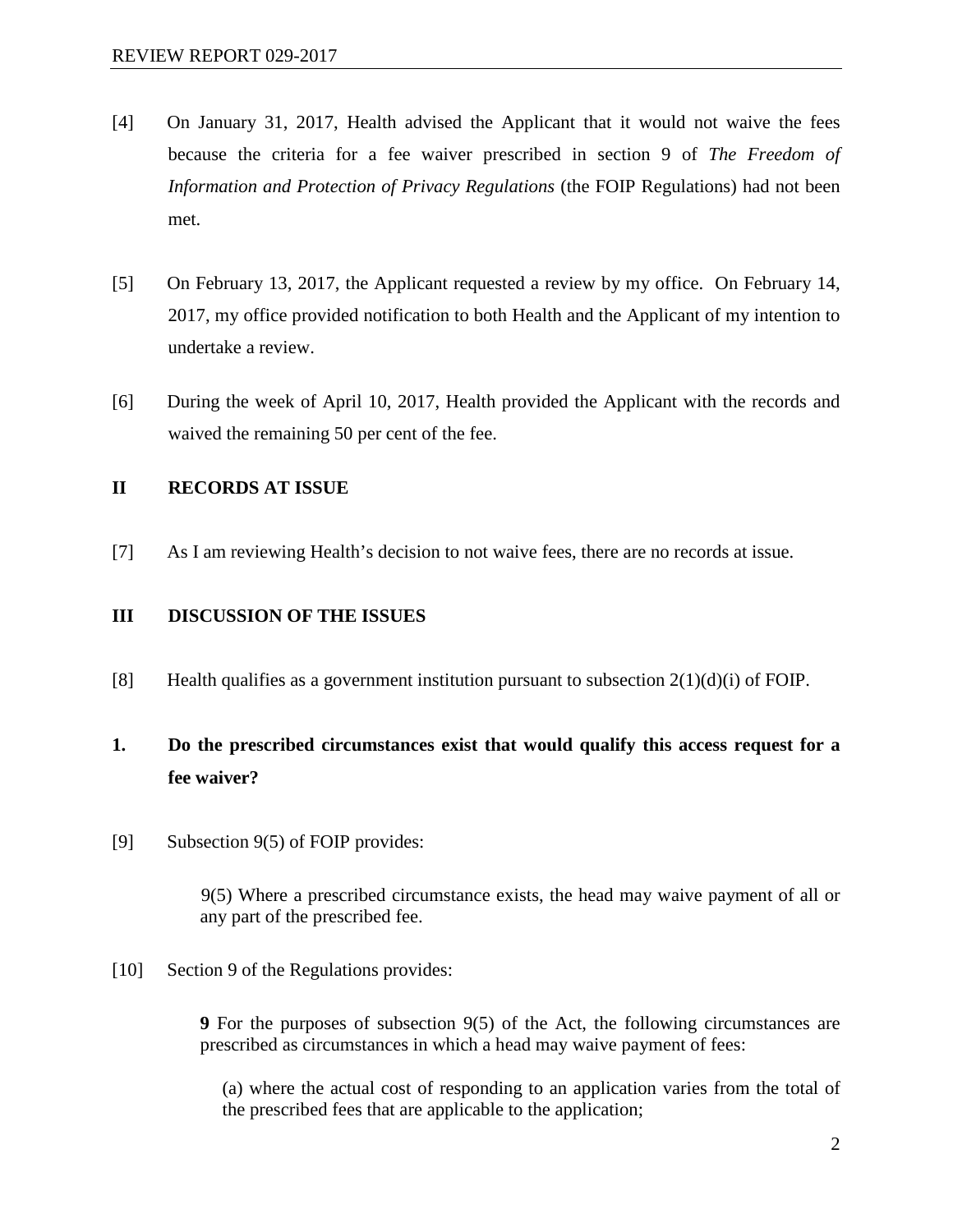(b) where payment of the prescribed fees will cause a substantial financial hardship for the applicant and:

(i) in the opinion of the head, giving access to the record is in the public interest; or

(ii) the application involves the personal information of the applicant;

(c) where the prescribed fee or actual cost for the service is \$10 or less.

[11] Subsections 9(a) and (c) of the FOIP Regulations do not apply to this particular set of circumstances. Therefore, subsection 9(b) is what I must consider. The responsive record will not likely involve the personal information of the Applicant. I can further narrow the scope of this review to subsection 9(b)(i) of the FOIP Regulations. Therefore, I must determine if payment of the prescribed fees would cause a substantial financial hardship and if, in the opinion of the head, giving access to the record is in the public interest.

### **a. Would payment of the prescribed fees cause a substantial financial hardship for the Applicant?**

- [12] Health submitted that it made the decision not to grant a fee waiver on the following factors:
	- The Applicant was insistent that the fee should be waived because it was in the public interest and advised Health that the fee would be paid;
	- Health stated that once the Applicant was made aware that the fee must cause substantial financial hardship, the Applicant did not "request the fee waiver for the reason that payment would cause him/his corporation a substantial financial hardship";
	- The Applicant paid the deposit in a timely manner; and
	- The Applicant is an employee of a major national news service which will pay the fee.
- [13] My office has not had the opportunity to formally consider the criteria for fee waivers in depth. In past Reports F-2007-001 and 145-2014, my office has stated that public bodies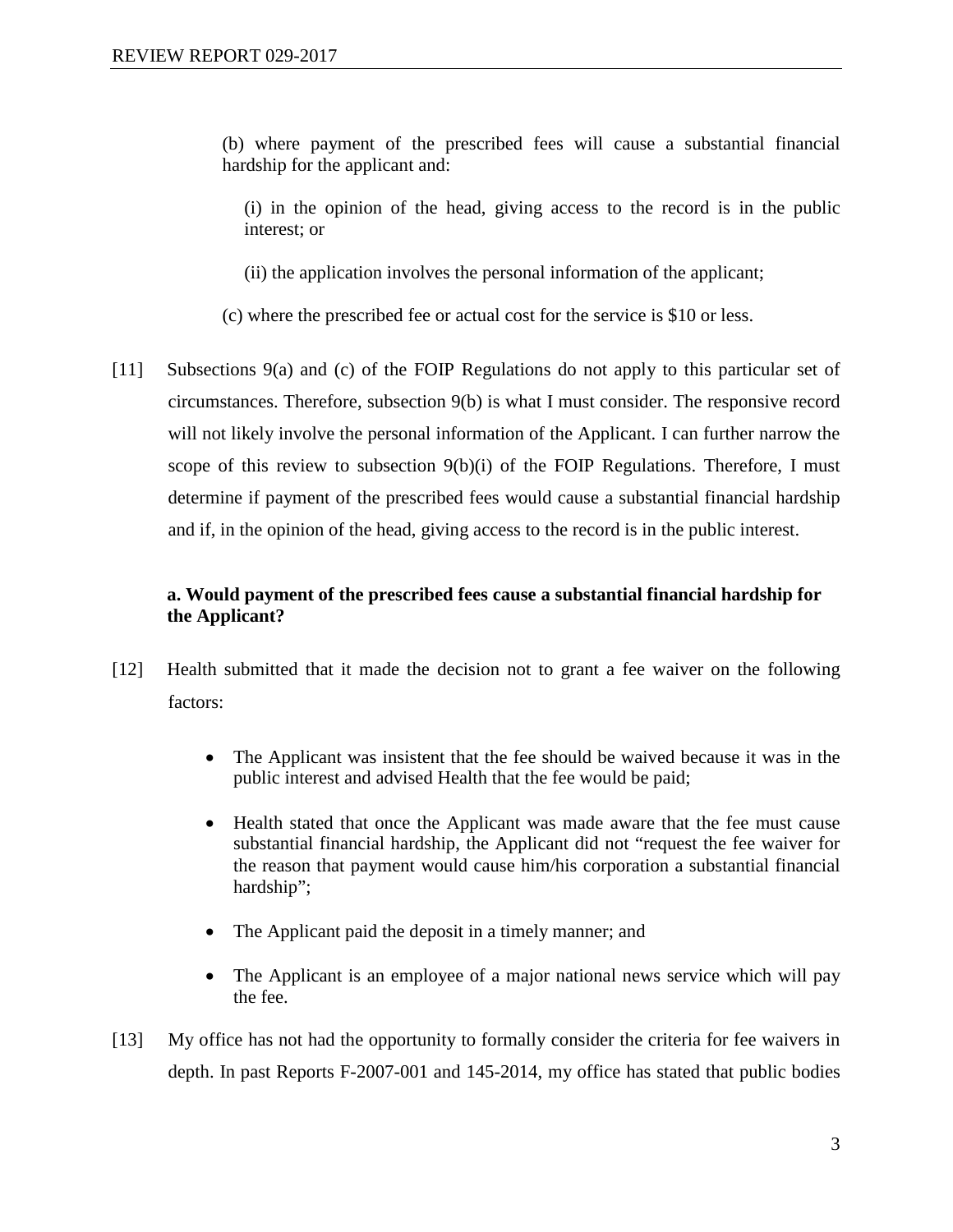should have a policy that identifies the criteria that will be canvassed in assessing financial hardship and public interest.

- [14] Health reported that in considering the fee waiver it used the processes described in the following resources:
	- *The Freedom of Information and Protection of Privacy Act* (FOIP) and its regulations;
	- the Office of the Privacy Commissioner of Saskatchewan's B*est Practices for Responding to Access Requests* and the *IPC Guide to Exemptions for FOIP and LA FOIP*;
	- the Health Information and Privacy Unit's Work Standard: Access to Information (ATI) Process; and
	- The Ministry of Justice's *Procedures for Managing Fee Waiver Request*s.
- [15] The Ministry of Justice's *Procedures for Managing Fee Waiver Requests* advises that a public body outline the type of information that will be required from the applicant to substantiate the need for a fee waiver.
- [16] None of the material listed by Health describes what type of personal information should be collected from an Applicant. A policy of this type is important because Health should collect as much information as necessary to make a decision but not over collect personal information that is not needed to make a determination. Further, the policy should describe what threshold would cause substantial financial hardship. Such document would assist an Applicant in assessing if he/she would like to go through the effort of supplying Health with personal information. More importantly, it would assist Health in demonstrating that it is making decisions regarding fee waivers consistently and transparently. This type of policy would be helpful for Health in the future when assessing whether a fee would cause substantial financial hardship.
- [17] Based on the information provided to Health, I am satisfied with Health's assessment that the fee would not cause substantial financial hardship. After Health explained the criteria